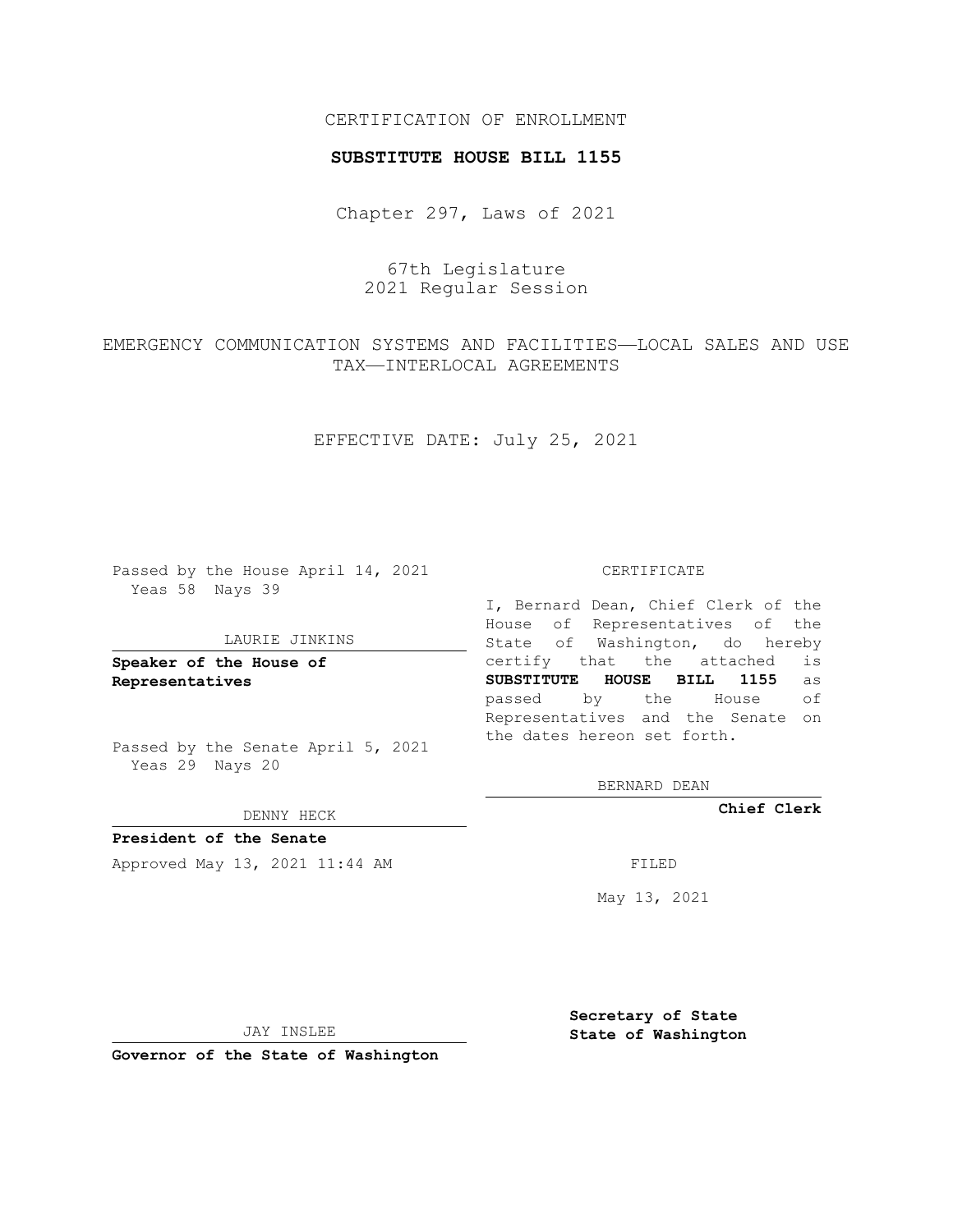## **SUBSTITUTE HOUSE BILL 1155**

AS AMENDED BY THE SENATE

Passed Legislature - 2021 Regular Session

# **State of Washington 67th Legislature 2021 Regular Session**

By House Finance (originally sponsored by Representatives Riccelli, Ormsby, and Lekanoff)

READ FIRST TIME 02/22/21.

 AN ACT Relating to sales and use tax for emergency communication systems and facilities; and amending RCW 82.14.420.

BE IT ENACTED BY THE LEGISLATURE OF THE STATE OF WASHINGTON:

 **Sec. 1.** RCW 82.14.420 and 2019 c 281 s 1 are each amended to 5 read as follows:

 (1) A county legislative authority may submit an authorizing proposition to the county voters, and if the proposition is approved by a majority of persons voting, fix and impose a sales and use tax in accordance with the terms of this chapter for the purposes 10 designated in subsection (3) of this section.

 (2) The tax authorized in this section is in addition to any other taxes authorized by law and must be collected from those persons who are taxable by the state under chapters 82.08 and 82.12 RCW upon the occurrence of any taxable event within the county. The rate of tax may not exceed two-tenths of one percent of the selling price in the case of sales tax, or value of the article used, in the 17 case of a use tax.

 (3) Moneys received from any tax imposed under this section must be used solely for the purpose of providing funds for costs associated with financing, design, acquisition, construction, equipping, operating, maintaining, remodeling, repairing,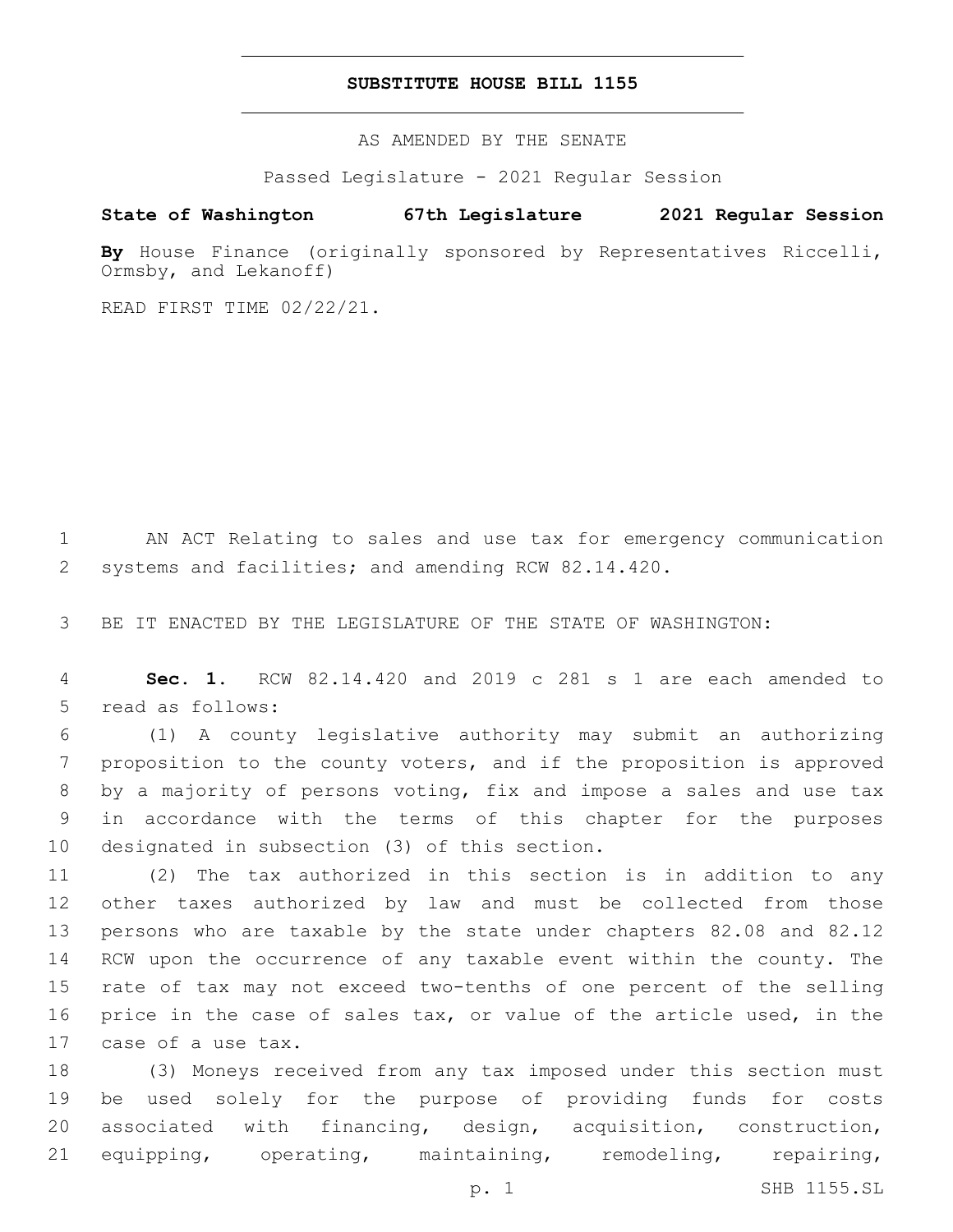reequipping, and improvement of emergency communication systems and 2 facilities.

 (4) Counties are authorized to develop joint ventures to collocate emergency communication systems and facilities.

 (5) Prior to submitting the tax authorization in subsection (2) of this section to the voters in a county that provides emergency communication services to a governmental agency pursuant to a contract, the parties to the contract must review and negotiate or 9 affirm the terms of the contract.

 (6) ((Prior to submitting the tax authorized in subsection (2) of 11 this section to the voters, a)) (a) A county imposing the tax 12 authorized in subsection (2) of this section, with a population of 13 more than one million five hundred thousand, in which any city over fifty thousand operates emergency communication systems and facilities either independently or as a member of a regional emergency communication agency must enter into an interlocal 17 agreement with the city either independently or as a member of a 18 regional emergency communications agency to determine distribution of the revenue provided in this section as follows:

 (i) Within 12 months of meeting the population thresholds in this subsection (6) or within 12 months of the effective date of this section, whichever is later; or

 (ii) Prior to submitting the tax to the voters, for counties not 24 currently imposing the tax.

 (b) City representation in the interlocal agreement process must include a representative from the mayor's office and the city council 27 president. In a city that operates under a council-manager form of government under chapter 35.18 or 35A.13 RCW, city representation 29 must include the city manager or the city manager's designee.

 (c) The time frame provided in (a)(i) of this subsection may be extended for an additional three months with the agreement of the 32 county and the city.

 (7) ((Prior to submitting the tax authorized in subsection (2) of 34 this section to the voters, a)) (a) A county imposing the tax 35 authorized in subsection (2) of this section, with a population of more than five hundred thousand but less than one million five 37 hundred thousand, in which any city over fifty thousand operates emergency communication systems and facilities must enter into an interlocal agreement with the city to determine distribution of the revenue provided in this section as follows: